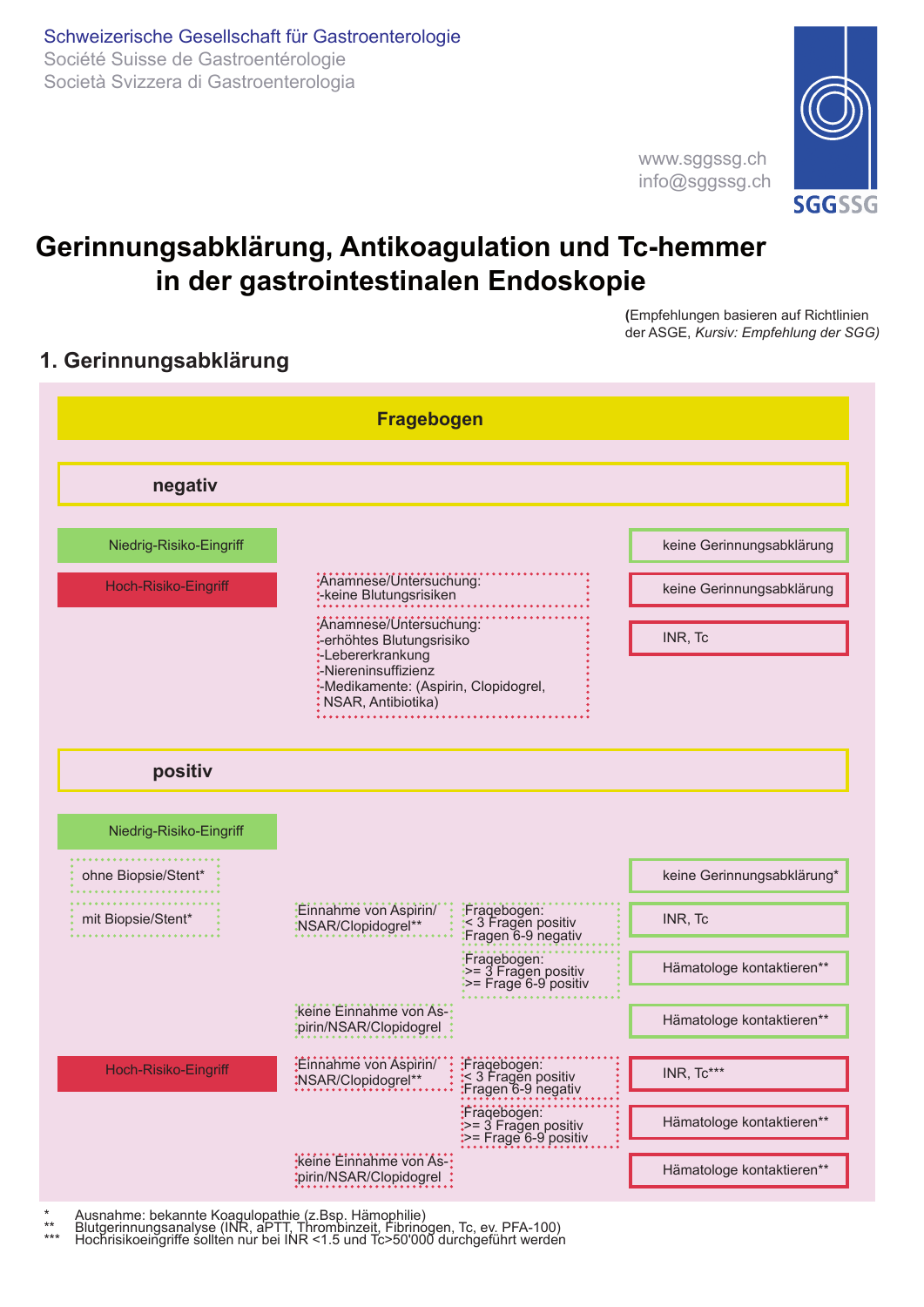# **2. Tc-hemmer\*\*\*\***

| <b>Aspirin oder NSAR</b><br>oder in Kombination | Niedrig-Risiko Eingriff     | Aspirin/NSAR weiter*                                    |
|-------------------------------------------------|-----------------------------|---------------------------------------------------------|
|                                                 | Hoch-Risiko Eingriff        | Aspirin/NSAR weiter*/**                                 |
| Clopidogrel +/-<br><b>Nicht-Aspirin-NSAR</b>    | Niedrig-Risiko Eingriff     | Nicht-Aspirin-NSAR / Clopidogrel weiter*                |
|                                                 | <b>Hoch-Risiko Eingriff</b> | stop Clopidogrel erwägen***. wenn C. weiter*, NSAR stop |
| <b>Aspirin + Clopidogrel</b>                    | Niedrig-Risiko Eingriff     | Aspirin + Clopidogrel weiter*                           |
|                                                 | <b>Hoch-Risiko Eingriff</b> | stop Clopidogrel erwägen***                             |

\* In Abwesenheit einer bekannten Blutungsneigung (hereditäre Koagulopathie, Niereninsuffizienz, Zirrhose, Tc<50'000, Antikoagulation) kann der Eingriff durchgeführt werden

\*\* In speziellen Hoch-Risiko-Situationen sollten Nicht-Aspirin-NSAR gestoppt und der Stop von Aspirin erwogen werden

\*\*\* Die Entscheidung, Aspirin und/oder Clopidogrel zu stoppen, sollte mit dem Zuweiser/Kardiologen/Angiologen/Neurologen besprochen werden

\*\*\*\* selektive Cox-2-Hemmer haben keinen Einfluss auf die Tc-Funktion

|                     | stop               | start          |
|---------------------|--------------------|----------------|
| <b>Aspirin/NSAR</b> | 7 Tage vorher      | nach 2 Tagen   |
| Clopidogrel         | 7-(10) Tage vorher | am anderen Tag |

# **3. Antikoagulation**

|                           | Niedrig-Risiko Eingriff                                | Coumarine, UFH, LMWH weiter*                         |  |
|---------------------------|--------------------------------------------------------|------------------------------------------------------|--|
| <b>Coumarine</b>          |                                                        |                                                      |  |
| <b>UFH</b><br><b>LMWH</b> | Hoch-Risiko-Eingriff +<br>Tiefes Thromboembolie-Risiko | stop Coumarin, UFH, LMWH, ev. Wechsel auf LMWH**/*** |  |
| +/- Aspirin               |                                                        |                                                      |  |
| +/- Clopidogrel           | Hoch-Risiko-Eingriff +<br>hohes Thromboembolie-Risiko  | stop Coumarin, Wechsel auf LMWH oder Heparin**/***   |  |

\* *Kombination mit Tc-Hemmer: Eingriff nur ohne Biopsie/Stent* 

*\*\* Kombination mit Tc-Hemmer: es gelten die obigen Empfehlungen. Vor Aufhebung der Blutverdünnung ev. Rücksprache mit Hämatologe*

|                 | stop                                                                                                                                                                     | start                                                              |
|-----------------|--------------------------------------------------------------------------------------------------------------------------------------------------------------------------|--------------------------------------------------------------------|
| <b>UFH</b>      | 4-6 h vorher                                                                                                                                                             | nach 12 h                                                          |
| <b>LMWH</b>     | prophylaktisch: 12 h vorher<br>therapeutisch: 24 h vorher                                                                                                                | nach 12 h                                                          |
| <b>Coumarin</b> | tiefes Thromboembolie-Risiko:<br>- 3-5 d vorher<br>- ab INR<1.8 5000 IE LMWH<br>s.c. bis 12 h vorher                                                                     | Coumarin start am Abend<br>- nach 12 h 5000 IE<br>LMWH bis INR>1.8 |
|                 | hohes Thromboembolierisiko:<br>- 3-5 d vorher<br>- ab INR < $2.0$ UFH in thera-<br>peut. Dosis (Laborkontrolle)<br>bis 4 h oder LMWH 200<br>IE/kgKG s.c. bis 24 h vorher | Coumarin start am Abend<br>- nach ca. 12 h UFH für<br>24-48 h      |

(Die angegebenen Zeiten sind Richtzeiten und müssen allenfalls individuell angepasst werden)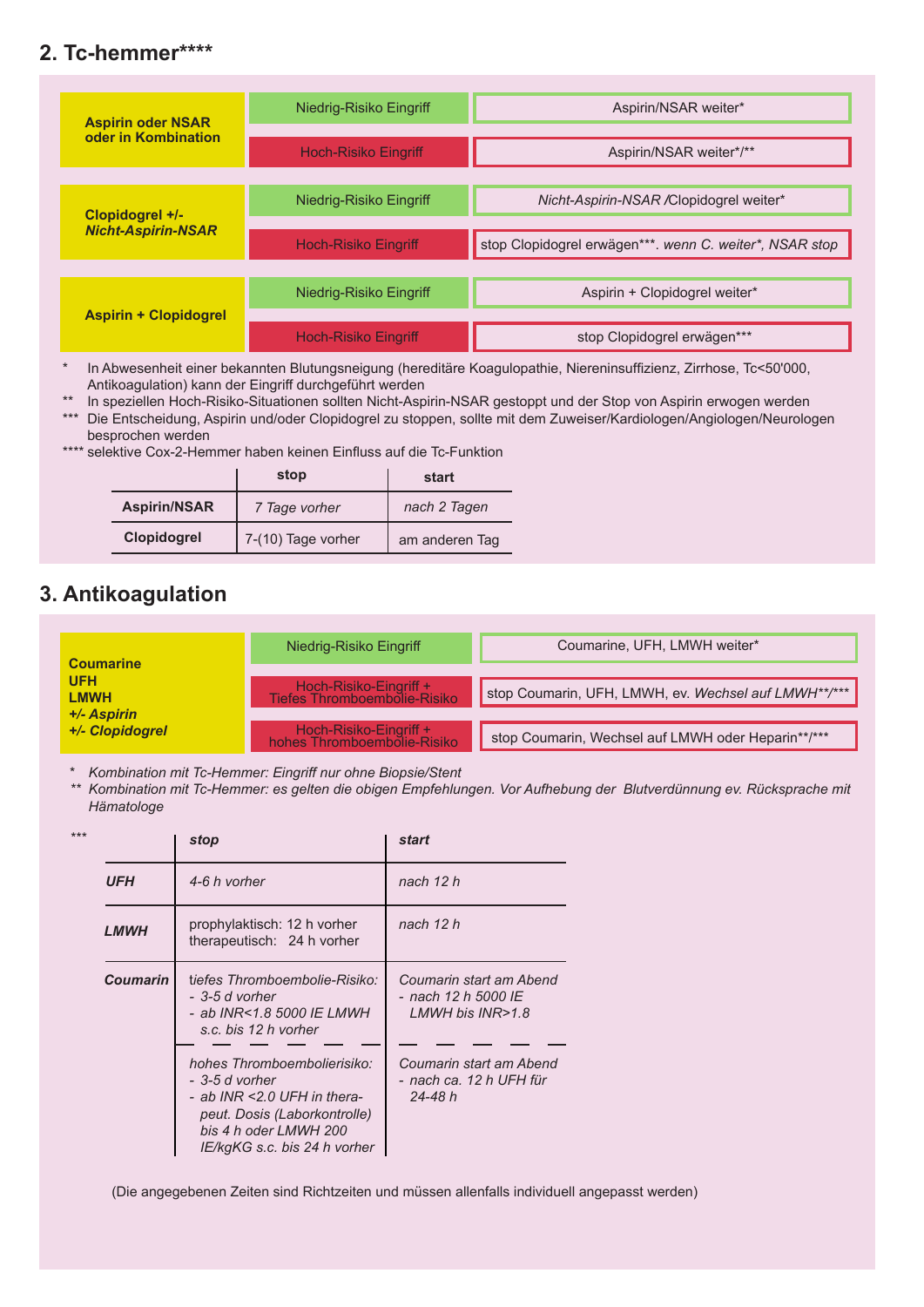## **Referenzen**

## **Antikoagulation und Tc-hemmer in der gastrointestinalen Endoskopie**

- 1. ASGE guideline on the management of anticoagulation and antiplatelet therapy for endoscopic procedures. Gastrointest Endosc 2002;55:775-9
- 2. ASGE guideline: the management of low-molecular-weight heparin and nonaspirin antiplatelet agents for endoscopic procedures. Gastrointestinal Endosc 2005;61:189-194
- 3. Schepke et al. Endoskopie bei Patienten mit Blutungsrisiko. Z Gastroenterol 1997;35:147-53
- Van Os et al. Gastroenterological procedures among patients with disorders of hemostasis: evaluation and management recommendations. Gastrointes Endosc 1999;50:536-43
- 5. Hittelet A. Management of anticoagulation before and after endoscopy. Can J Gastroenterol 2003;17.329
- 6. ACCP Comferemce om Antithrombotic and Thrombolytic Therapy. Chest 2004;126/S3
- 7. Kearon C. Management of anticoagulation before an after elective surgery. N Engl J Med 1997;22:1506
- 8. Hui et al. Risk of colonoscopic polypectomy bleeding with anticoagulants and antiplatelet agents: analysis if 1657 cases. Gastrointest Endo 2004;59:44-48
- 9. Yousfi et al. Postpolypectomy lower gastrointestinal bleeding : potential role of aspirin. Am J Gastroenterol 2004;99:1785- 89
- 10. Shiffmann et al. Risk of bleeding after endoscopic biopsy or polypectomy in patients taking aspirin or other NSAR. Gastrointest Endosc 1994;40:458-62
- 11. Sorbi et al. Postpolypectomy lower GI bleeding: descriptive analysis. Gastrointest Endosc 2000;51:690-696
- 12. Rosen L et al. Hemorrhage following colonoscopic polypectomy. Dis Col Rectum 1993;36:1126
- 13. Freeman et al. Complications of endoscopic biliary sphincterotomy. N Eng J Med 1996;335:909-18
- 14. Cotton P et al. Endoscopic sphincterotomy complications and their management: an attempt at consensus. Gastrointest Endosc 1991;37:383
- 15. Hui et al. Does withholding aspirin for one week reduce ther risk of post-sphincterotomy bleeding? Aliment Pharmacol Ther 2002; 16:929-36
- 16. Ryan et al. Avoidance of Aspirin and NSAID prior to endoscopic Sphincterotomy. Gastrointest Endosc 1990;36:199
- 17. Kadakia et al. Gastrointestinal endoscopy in patients taking antiplatelet agents and anticoagulants: survey of ASGE members. Gastrointst Endosc 1996;44:309
- 18. Gerson et al. Effect an outcome of the ASGE Guidelines on the periendoscopic management of patients who take anticoagulants. Am J Gastroenterol 2000;95:1720-24
- 19. Mosler et al. Current practice in managing patients on anticoagulants and/or antiplatelet agents arôund the time of gastrointestinal endoscopy- a nation-wide survey in Germany. Z Gastroenterol 2004;42:1289-93
- 20. Samana C et al. Antiplatelet agents in the perioperative period: expert recommendation of the French Society of Anesthesiology an Intensiver Care (SFAR) 2001-Summary Statement. Can J Anesth 2002;49:ppS26
- 21. Patrono C. Platelet active drugs. The Relationship among Dose, Effectiveness and Side Effects. Chest 2001;119:39S
- 22. Wahidi M et al. Effect of Clopidogrel with and without Aspirin on bleeding following transbrochial lung biopsy. Chests 2005;127:961
- 23. Ernst et al. Effect of routine Clopidogrel use on bleeding complications after transbronchial bliopsy in humans. Chest 2006 Mar;129(3):734.7
- 24. McVay et al. Lack of increased bleeding after liver biopsy in patients with mild hemostasis abnormalities. Am J Clin Pathol 1990 Dec;94(6):747-53
- 25. Grant. Guidelines on the use of liver biopsy in clinical practice. Gut 1999;45:Suppl IV
- 26. Bravo A. Liver Biopsy. Current concepts. N Eng J Med 2001;344:495
- 27. Wolf DC et al. Low dose aspirin therapy is associated with few side effects but does not prevent hepatic artery thrombosis in liver transplant recipients. Liver Transpl Surg 1997;3:598
- 28 McGill DB. A 21-year experience with major hemorrhage after percutaneous liver biopsy. Gastroenterology 1990;99:1396
- 29. Buckley A. Prctice guidlines for liver biopsy. Canadian Association of Gastroenterology. Can J Gastroenterol 2000;14:481

**Gerinnungs-Labor vor gastrointestinaler Endoskopie**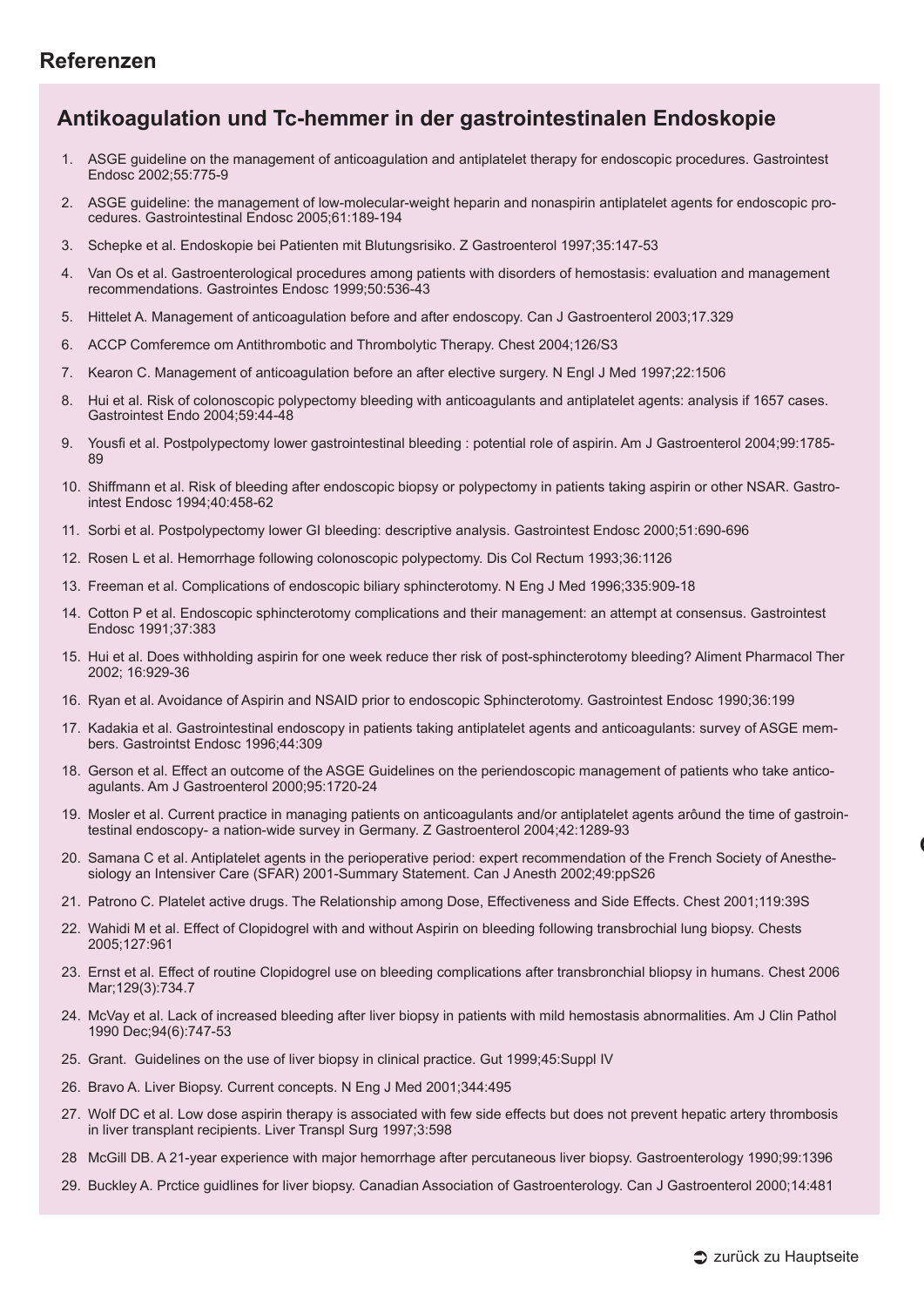- 30. A randomiczed blinded trial of clopidogrel versus aspirin in patients at risc of ischemic events., CPRIE Trial. Lancet 1996;348:1329
- 31. Yende et al. Effect of Clopidogrel on bleeding after coronary artery bypas surgery. Crit Care Med 2001;29:2271
- 32. Hongo et al. Ther effect of Clopidogrel in combination with aspirin when given before coronary bypass grafting. Am J Coll Cardiol 2002;40:231
- 33. Leon JY et al. Clopidogrel and bleeding after coronary bypass graft surgery. Ann Thorac Surg 2005;80:928
- 34. Kaluza G et al. Catastrophic outcomes of noncardiac surgery soon after coronary stenting. JACC 2000;35:1288
- 35. Effects of clopidogrel in addition to aspirin in patients with acute coronary syndromes without ST-Segment elevation. CURE Trial. N Eng J Med.2001:345:494
- 36. Aspirin and clopidogrel compared with clopidogrel alone after recent ischemic stroke or transient ischemic attack in high risk patients. MATCH-Trial. Lancet 2004;364:331
- 37. Chan F etal. Clopidogrel versus aspirin and Esomeprazole to prevent recurrent ulcer bleeding. N Eng J Med 2005;20:238
- 38. Sibon I et al. Antiplatelet druch discontinuation is a risk factor for ischemic stroke. Neurology 2002;62:1187
- 39. Ferrari E et al. Coronary syndromes following aspirin withdrawal: a special risk for late stent thrombosis. J Am Coll Cardiol 2005;45:456
- 40. Senior. Aspirin withdrawal increases risk of heart problems. Lancet 2003;362:1558
- 41. Makar AM. Therapy Insight: approaching endoscopy in anticoagulated patients. Natur Clinical Practice 2006;3:443-52

### **Laborabkärungen vor endoskopischen Prozeduren**

- 42. ASGE position statement on laboratory testing before amulatory elective endoskopic procedures.Gastrointest Endosc 1999;50:906-9
- 43 Schepke et al. Endoskopie bei Patienten mit Blutungtsrisiko. Z Gastroenterol 1997;35:147-53
- 44. Van Os et al. Gastroenterological procedures among patients with disorders of hemostasis: evaluation and management recommendations. Gastrointest Endosc 1999;50:536-43
- 45. Koscielny et al. A practical concept for peroperative identification of patients with impaired primary hemostasis. Clin Appl Thromb Hemost 2004;10:195-204
- 46. Bösiger. Systematische Abklärung bei Blutungsneigung. Praxis;93:1693-99
- 47. Houry S et al. A prospective multicenter evalutation of preoperative hemostatic screening tests. Am J Surg 1995;170:19-23
- 48. Eika C et al. The value of preoperative hemostatic screening. Scand J Haematol 1978;21:349
- 49. Rohrer MJ et al. A prospective evaluation of the efficacy of preoperative coagulation testing. Ann Surg 1988;208:5
- 50. Blery C et al. Evaluatiuon of a protocol for selective ordering of preoperative tests. Lancet 1986;1:139
- 51. Velanovich V. The value of routine preoperative laboratory testing in predicting postoperative complications:a multivariate analysis. Surgery 1991;109
- 52. Kaplan E et al. The Usefulness of Preoperative Laboratory Screening. JAMA 1985;24:3676
- 53. Colon-Otero G et al. How to diagnose bleeding disorders. Postrad Med 1999:90:145
- 54. Kozak E et al. Do Screening Coagulation Tests Predict Bleeding in Patients untergoing Fiberoptic Bronchoscopy with Biopsy? Chest 1994;106:703
- 55. Rapaport S. Preoperative Hemostatic Evaluation: Wich testm if Any? Blood 1983;61:119
- 56. Grant. Guidelines on the use of liver biopsy in clinical practice. Gut 1999;45:Suppl IV
- 57. McVay P. Lack of increased bleeding after liver biopsy in patients with mild hemostatic abnormalities. AJCP 1990;94:747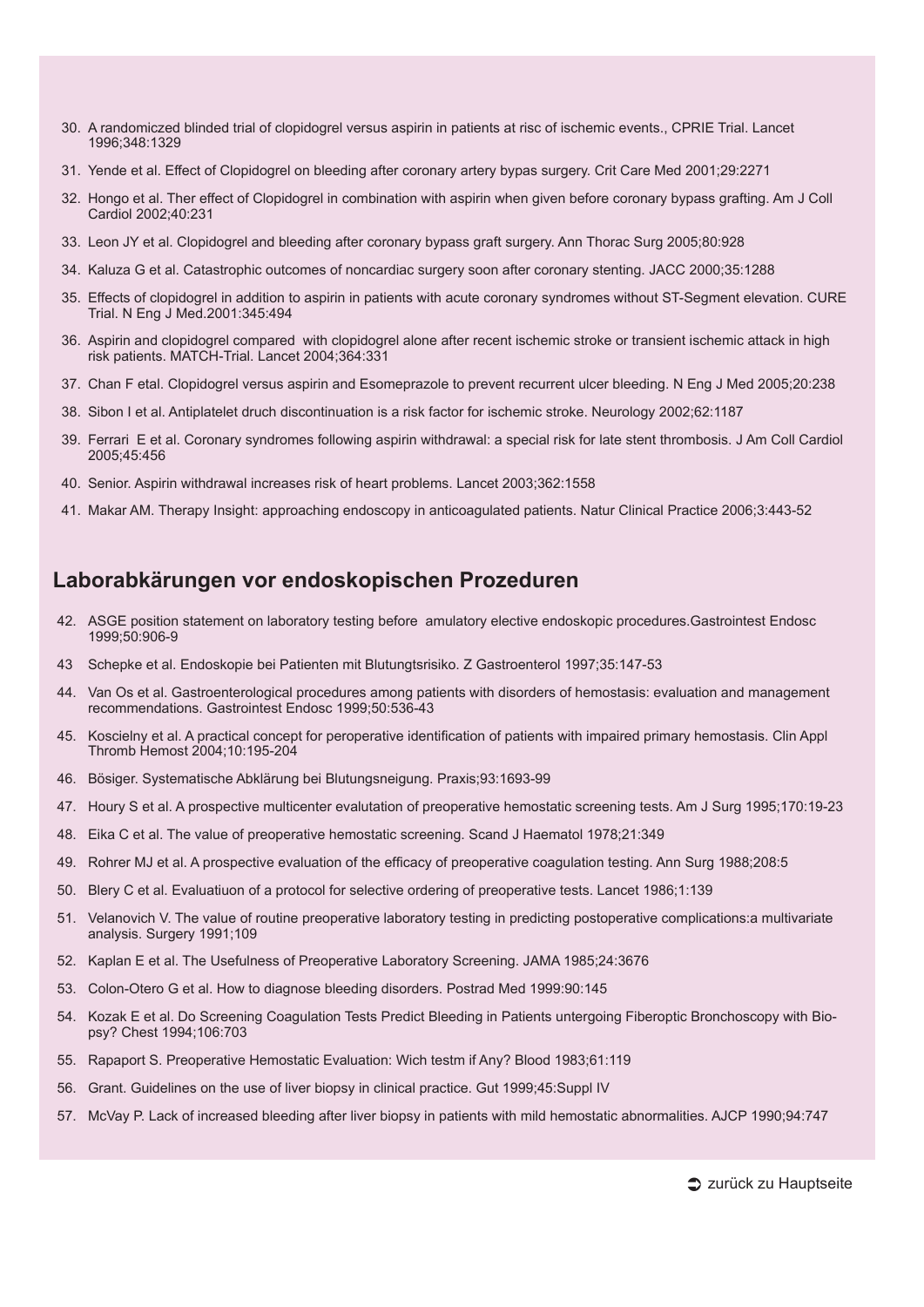#### **Bemerkung:**

Empfehlungen basieren auf internationalen Richtlinien

*Kursiv: Empfehlung der SGG,* 

# **Thromboembolie-Risiko\***

### **Niedriges Risiko für Thromboembolie**

- Letzte Thrombose > 1 Mt. arteriell, > 3 Mt. venös
- Mechanische Aortenklappe
- Vorhofflimmern ohne TIA

#### **Hohes Risiko für Thromboemblie**

- Letzte Thrombose < 1 Mt. arteriell, < 3 Mt. venös
- Mechanische Mitralklappe
- Vorhofflimmern mit TIA

**\* das Risiko sollte mit behandelnden Zuweiser/Kardiologen besprochen werden**

zurück zu Hauptseite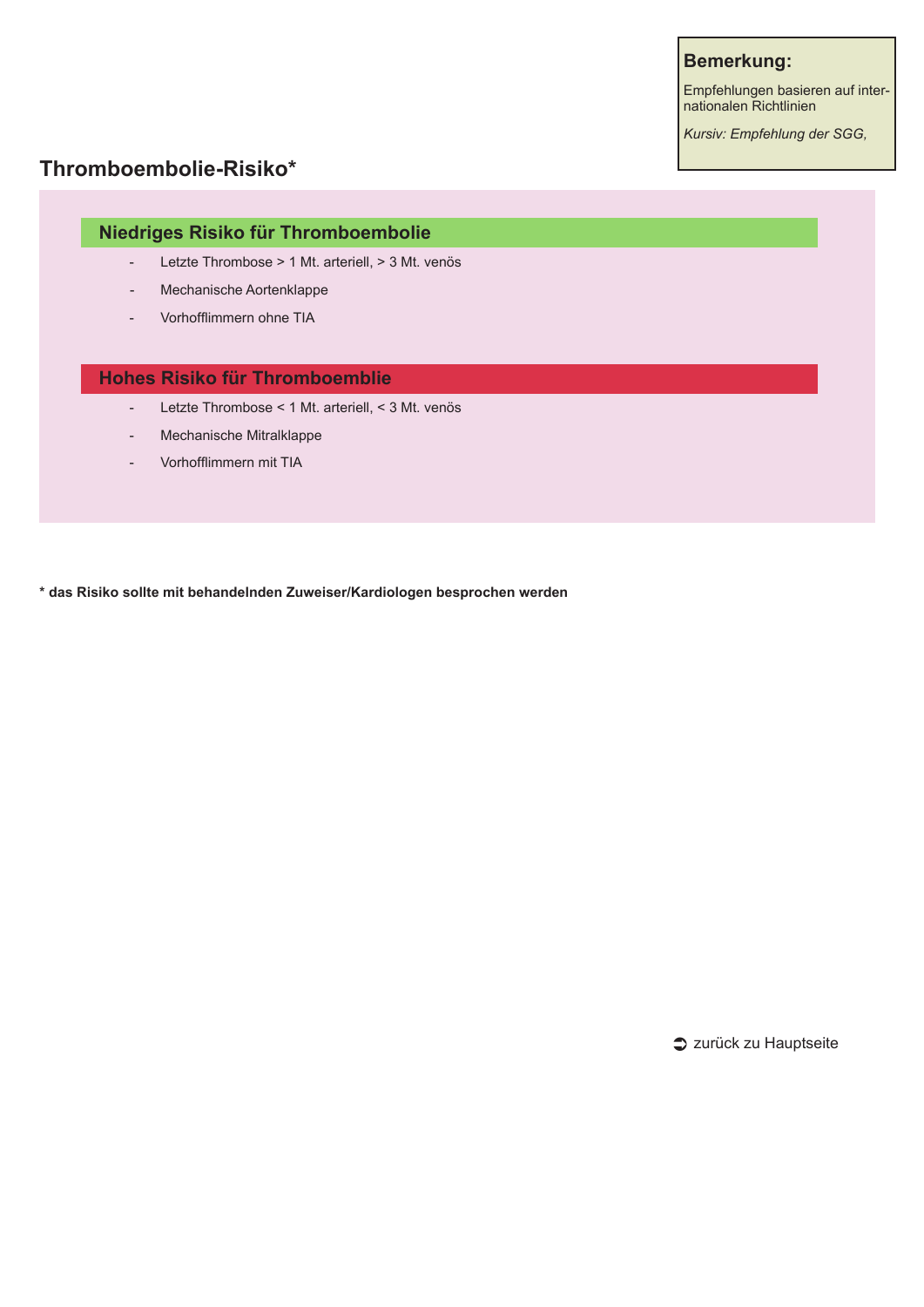#### **Bemerkung:**

Empfehlungen basieren auf internationalen Richtlinien

*Kursiv: Empfehlung der SGG* 

### **Risiko des Eingriffes**

#### **Niedrig-Risiko Eingriff**

- Gastroskopie ± Biopsie
- Kolonoskopie ± Biopsie
- ERCP (diagnostisch, Stent)
- **FUS**
- **Enteroskopie**

#### **Hoch-Risiko Eingriff**

- Gastroskopie mit Polypektomie
- Kolonoskopie mit Polypektomie\*
- Biliäre Sphinkterotomie
- Ballondilatation oder Bougierung
- PEG
- EUS-FNP
- Laserablation und -koagulation
- Behandlung von Varizen
- *EMR\*\**
- *- Transkutane FNP\*\**
- *- Ligatur von Hämorrhoiden\*\**
- *- Transkutane Leberbiopsie\*\*\**
- \* Bedingungen die wahrscheinlich das Blutungsrisiko erhöhen: Polypengrösse u. -morphologie (Polyp > 2cm, sessil > gestielt), Polypen im rechten Kolon, suboptimale Polypektomietechnik (=Erfahrung, Ausrüstung), fortgeschrittenes Patienten-Alter, Komorbidität
- \*\* EMR, perkutane FNP und Ligatur von Hämorrhoiden sind in den Guidelines nicht erwähnt. In Analogie haben wir diese den Hoch-Risiko-Eingriffen zugeordnet.
- \*\*\* Die Leberbiopsie haben wir den Hoch-Risiko-Eingriffen zugeordnet.